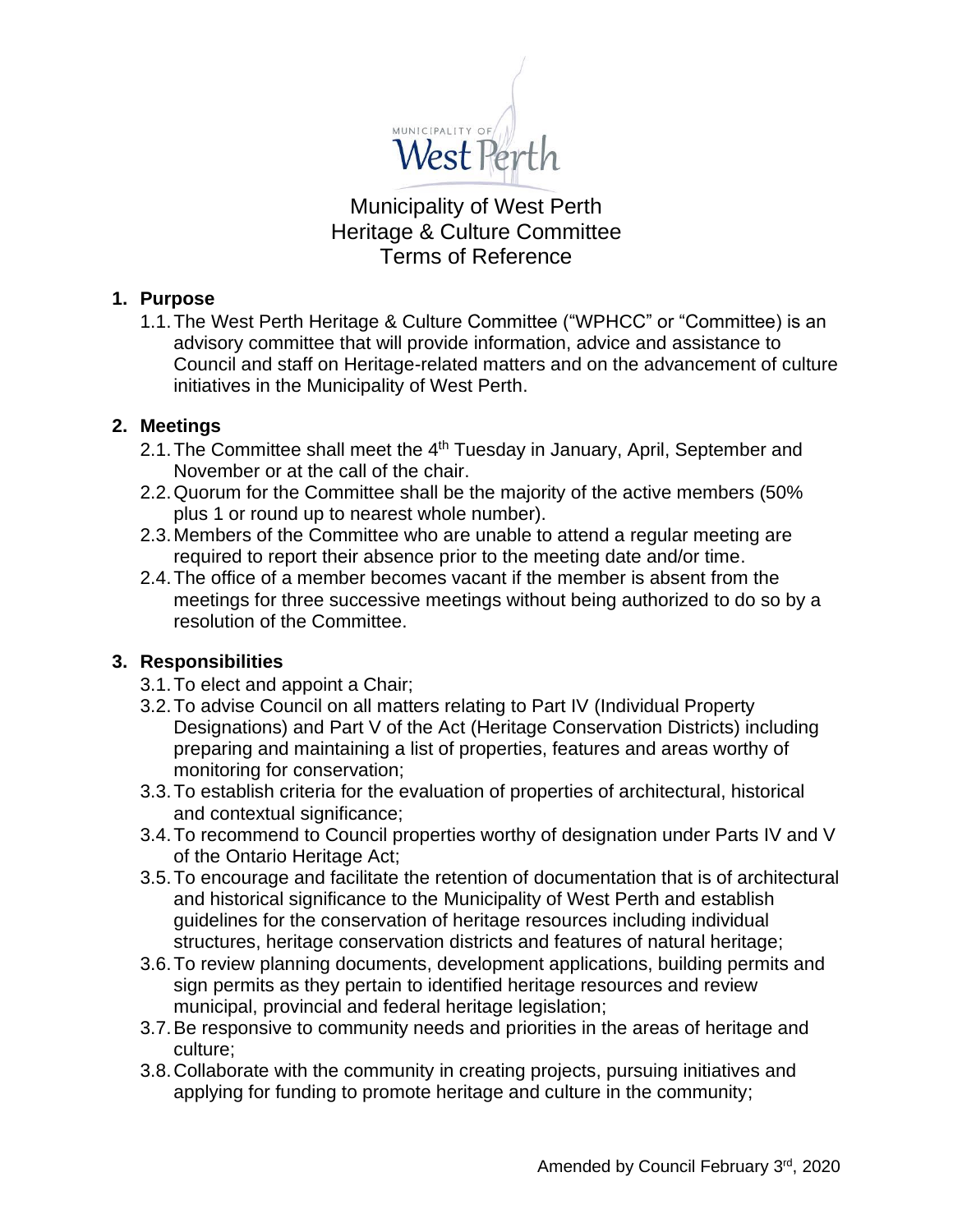- 3.9.Encourage a diversity of heritage and cultural initiatives and programs and assist in their promotion within the Municipality of West Perth;
- 3.10.Increase the accessibility of the community's history via innovative programming and engagement initiatives;
- 3.11.To undertake other projects and activities of a similar nature as specifically directed by Council.

# **4. Term & Membership Composition**

- 4.1.Appointed by Council, the Committee shall consist of 5 members composed of:
	- a. One (1) member of Council;
	- b. 4 citizen appointments.
	- c. Mayor as Ex-Officio

4.2.To be eligible to make application and serve on this Committee individuals must be:

- 1. a resident of the Municipality of West Perth;
- 2. at least 18 years old; and
- 3. able to demonstrate compliance with all relevant by-laws of the Municipality.
- 4.3.Under the direction of the Clerk, secretarial and other support services will be provided by the Municipality of West Perth.
- 4.4.Resignations from the Committee must be in writing.
- 4.5.The Committee shall be appointed for the term of Council, but shall continue until such time as new Committee members are appointed by a new Council following an election. Members may be reappointed at the discretion of Council.
- 4.6.Recognizing that vacancies may arise, Council will request submissions from the public and will appoint citizens to fill such vacancies.
- 4.7.An end of each term, the Committee will submit a report indicating accomplishments and, if required, objectives going forward.

# **5. Duties of Committee Members**

- 5.1.All appointed Committee Member positions are voting members. The duties of each of the members are as follows:
- 5.2.The Chair shall:
	- a) Chair all meetings of the WPHCC;
	- b) Rule on all procedural matters and maintain decorum;
	- c) Ensure motions and amendments are clearly expressed and, if there is no motion under consideration, summarize the discussion for the purpose of the minutes;
	- d) Have general supervision of the affairs of the WPHCC;
	- e) Sit as voting ex-officio, on all WPHCC sub- committees;
	- f) Be the public representative of and spokesperson for the Committee;
	- g) Perform any other duties which the Committee may assign from time to time.
	- h) Work with staff of the Municipality to ensure legislative obligations are met, including but not limited to those regarding staff, volunteers, sub-committees and members of the WPHCC.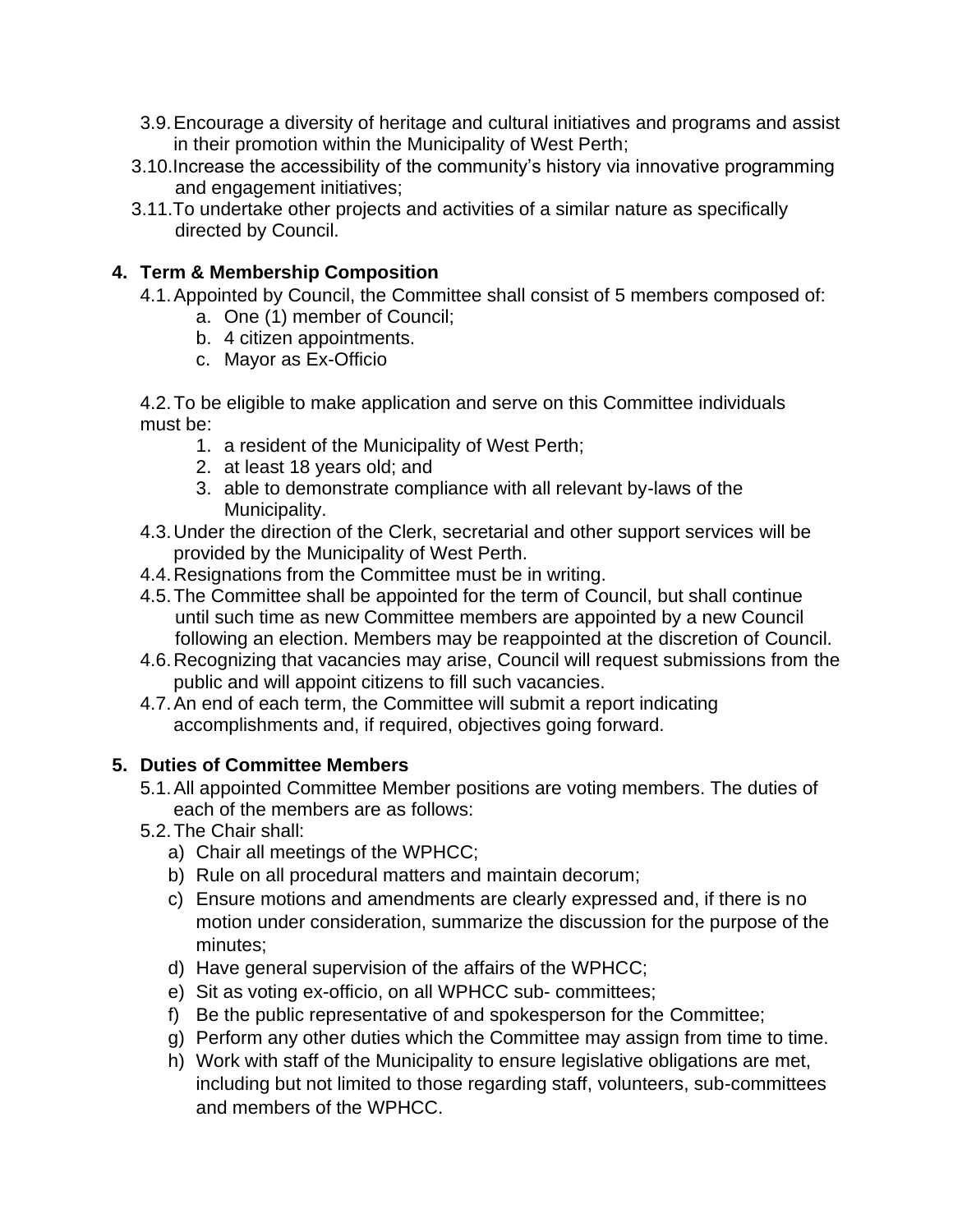- 5.3.The Secretary shall:
	- a) Give the required notice as per the Municipality's procedural rules contained within this document for every Committee and general meeting of the WPHCC.
	- b) Take minutes of each such meeting and shall record in the minutes the following: the place, time and date of meeting, the name of the person presiding, and the Committee members present and absent, any correction to and the adoption of, the minutes of the previous meeting, and all resolutions. All minutes of every meeting shall be printed and signed by the Chair and Secretary and provided to the Clerk for purposes of record keeping;
	- c) Perform any other duties that the Committee may assign from time to time.
- 5.4. The Treasurer shall:
	- a) Keep and maintain the financial records and books of the WPHCC which shall include but be not limited to keeping of all receipts and disbursements in proper books of account, depositing all moneys or valuable effects;
	- b) Prepare the financial statements of the WPHCC;
	- c) Maintain an inventory of all tangible and intangible assets owned or leased by the WPHCC;
	- d) Prepare and distribute the proposed annual budget in accordance with the requirements of the Municipality;
	- e) Prepare written financial updates for the committee's review and consideration at each regular general meeting; and

# **6. Subcommittees of the Committee**

- 6.1.The Committee may establish sub-committees to carry out the objectives of the WPHCC or to advise the Committee.
- 6.2.The Committee shall prescribe the duties of all such committees by resolution or as defined in Committee approved terms of reference.
- 6.3.Sub-Committee members selected by the Committees need not be members, but shall be individuals committed to the advancement of the purposes of the WPHCC.
- 6.4.The Chair is an ex-officio member of each committee.
- 6.5.The Committee may allocate funding to one or more committees to undertake approved, specific tasks on behalf of the WPHCC, provided an account of all planned expenditures is presented at each Committee meeting throughout the tenure of the committee, for review and approval. Sub-Committee members are responsible for their budgeted funds and must seek Committee approval for any funds that exceed this budget.
- 6.6.Significant decisions of a sub-committee shall be subsequently ratified by the Committee before they are implemented or take effect.
- 6.7.The Chair of a sub-committee shall present progress reports and make recommendations to the WPHCC on all projects undertaken. Sub-Committee(s) of the Committee are at the discretion of the WPHCC and can be restructured at any time.